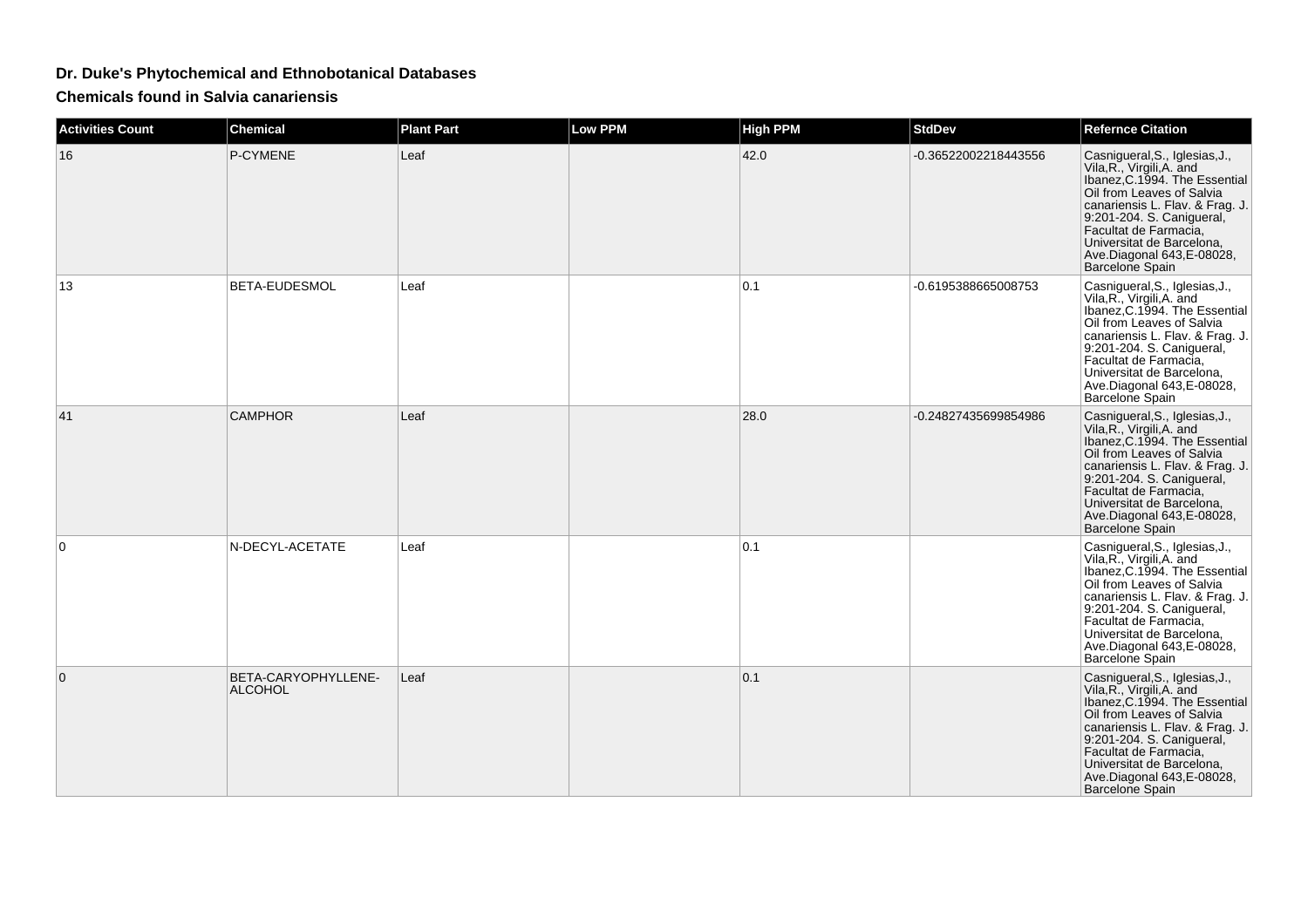| <b>Activities Count</b> | Chemical           | <b>Plant Part</b> | <b>Low PPM</b> | <b>High PPM</b> | <b>StdDev</b>        | <b>Refernce Citation</b>                                                                                                                                                                                                                                                                         |
|-------------------------|--------------------|-------------------|----------------|-----------------|----------------------|--------------------------------------------------------------------------------------------------------------------------------------------------------------------------------------------------------------------------------------------------------------------------------------------------|
| 9                       | <b>CAMPHENE</b>    | Leaf              |                | 575.0           | 0.024649535470672192 | Casnigueral, S., Iglesias, J.,<br>Vila, R., Virgili, A. and<br>Ibanez, C.1994. The Essential<br>Oil from Leaves of Salvia<br>canariensis L. Flav. & Frag. J.<br>9:201-204. S. Canigueral,<br>Facultat de Farmacia,<br>Universitat de Barcelona,<br>Ave.Diagonal 643, E-08028,<br>Barcelone Spain |
| 22                      | <b>MYRCENE</b>     | Leaf              |                | 0.1             | -0.17263946025400964 | Casnigueral, S., Iglesias, J., Vila, R., Virgili, A. and<br>Ibanez, C.1994. The Essential<br>Oil from Leaves of Salvia<br>canariensis L. Flav. & Frag. J.<br>9:201-204. S. Canigueral,<br>Facultat de Farmacia,<br>Universitat de Barcelona,<br>Ave.Diagonal 643, E-08028,<br>Barcelone Spain    |
| 0                       | BETA-CARYOPHYLLENE | Leaf              |                | 2105.0          | 0.6958174630023709   | Casnigueral, S., Iglesias, J., Vila, R., Virgili, A. and<br>Ibanez, C.1994. The Essential<br>Oil from Leaves of Salvia<br>canariensis L. Flav. & Frag. J.<br>9:201-204. S. Canigueral,<br>Facultat de Farmacia,<br>Universitat de Barcelona,<br>Ave.Diagonal 643, E-08028,<br>Barcelone Spain    |
| 35                      | <b>BORNEOL</b>     | Leaf              |                | 160.0           | -0.27745720252754513 | Casnigueral, S., Iglesias, J.,<br>Vila, R., Virgili, A. and<br>Ibanez, C.1994. The Essential<br>Oil from Leaves of Salvia<br>canariensis L. Flav. & Frag. J.<br>9:201-204. S. Canigueral,<br>Facultat de Farmacia,<br>Universitat de Barcelona,<br>Ave.Diagonal 643, E-08028,<br>Barcelone Spain |
| $\overline{0}$          | GLOBULOL           | Leaf              |                | 1185.0          | 0.43825416363932146  | Casnigueral, S., Iglesias, J.,<br>Vila, R., Virgili, A. and<br>Ibanez, C.1994. The Essential<br>Oil from Leaves of Salvia<br>canariensis L. Flav. & Frag. J.<br>9:201-204. S. Canigueral,<br>Facultat de Farmacia,<br>Universitat de Barcelona,<br>Ave.Diagonal 643, E-08028,<br>Barcelone Spain |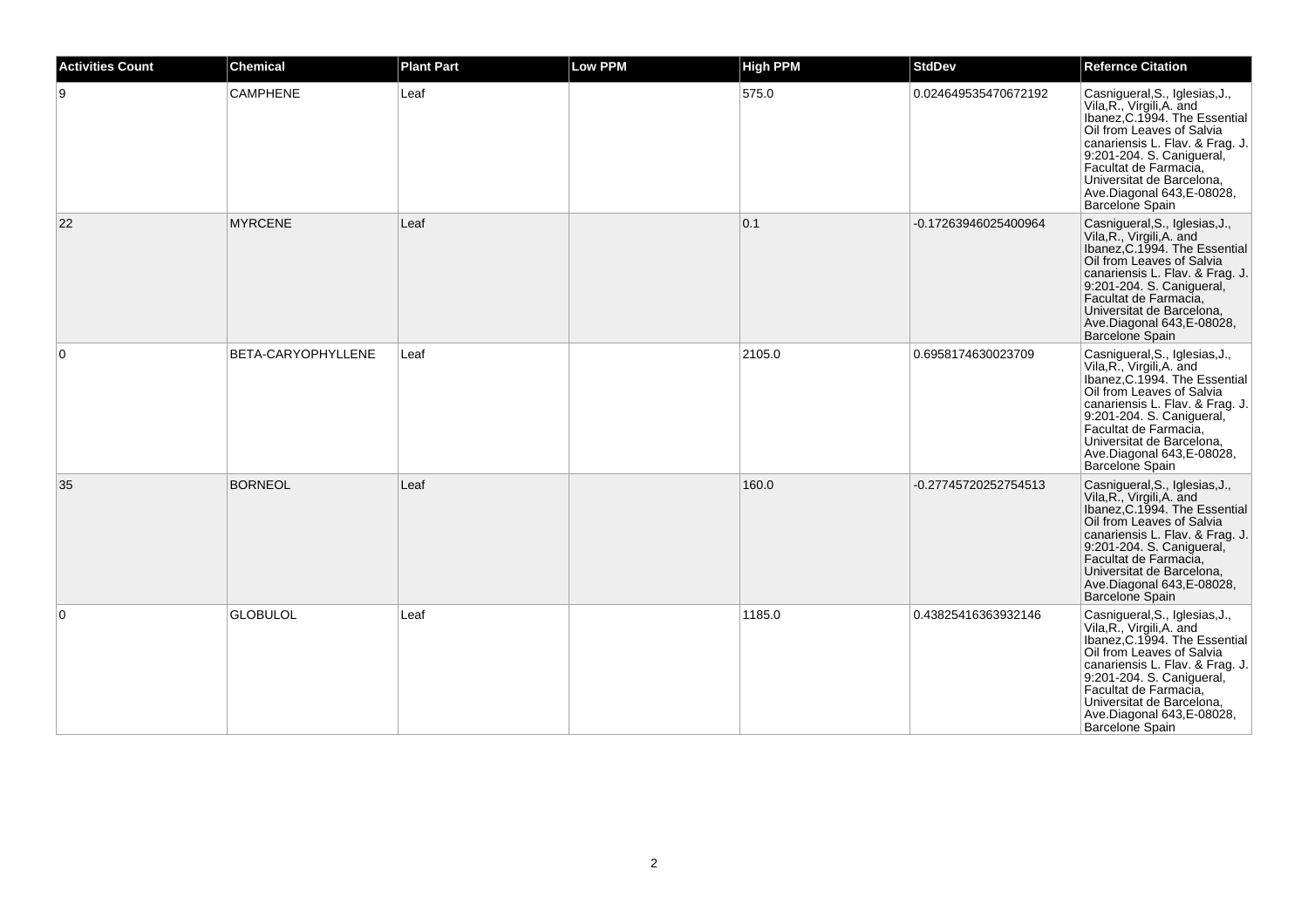| <b>Activities Count</b> | <b>Chemical</b>        | <b>Plant Part</b> | <b>Low PPM</b> | <b>High PPM</b> | <b>StdDev</b>        | <b>Refernce Citation</b>                                                                                                                                                                                                                                                                          |
|-------------------------|------------------------|-------------------|----------------|-----------------|----------------------|---------------------------------------------------------------------------------------------------------------------------------------------------------------------------------------------------------------------------------------------------------------------------------------------------|
| 23                      | ALPHA-TERPINEOL        | Leaf              |                | 0.1             | -0.5900733142318365  | Casnigueral, S., Iglesias, J.,<br>Vila, R., Virgili, A. and<br>Ibanez, C.1994. The Essential<br>Oil from Leaves of Salvia<br>canariensis L. Flav. & Frag. J.<br>9:201-204. S. Canigueral,<br>Facultat de Farmacia,<br>Universitat de Barcelona,<br>Ave.Diagonal 643, E-08028,<br>Barcelone Spain  |
| 6                       | ZINGIBERENE            | Leaf              |                | 14.0            |                      | Casnigueral, S., Iglesias, J.,<br>Vila, R., Virgili, A. and<br>Ibanez, C.1994. The Essential<br>Oil from Leaves of Salvia<br>canariensis L. Flav. & Frag. J.<br>9:201-204. S. Canigueral,<br>Facultat de Farmacia,<br>Universitat de Barcelona,<br>Ave.Diagonal 643, E-08028,<br>Barcelone Spain  |
| 11                      | <b>GAMMA-TERPINENE</b> | Leaf              |                | 0.1             | -0.3717303114340209  | Casnigueral, S., Iglesias, J.,<br>Vila, R., Virgili, A. and<br>Ibanez, C.1994. The Essential<br>Oil from Leaves of Salvia<br>canariensis L. Flav. & Frag. J.<br>9:201-204. S. Canigueral,<br>Facultat de Farmacia,<br>Universitat de Barcelona,<br>Ave.Diagonal 643, E-08028,<br>Barcelone Spain  |
| 28                      | ALPHA-PINENE           | Leaf              |                | 670.0           | -0.18104507654186247 | Casnigueral, S., Iglesias, J.,<br>Vila, R., Virgili, A. and<br>Ibanez, C.1994. The Essential<br>Oil from Leaves of Salvia<br>canariensis L. Flav. & Frag. J.<br>9:201-204. S. Canigueral,<br>Facultat de Farmacia,<br>Universitat de Barcelona,<br>Ave.Diagonal 643, E-08028,<br>Barcelone Spain  |
| $\mathbf{0}$            | <b>TRICYCLENE</b>      | Leaf              |                | 21.0            | -1.0703301801596874  | Casnigueral, S., Iglesias, J.,<br>Vila, R., Virgili, A. and<br>Ibanez, C. 1994. The Essential<br>Oil from Leaves of Salvia<br>canariensis L. Flav. & Frag. J.<br>9:201-204. S. Canigueral,<br>Facultat de Farmacia,<br>Universitat de Barcelona,<br>Ave.Diagonal 643, E-08028,<br>Barcelone Spain |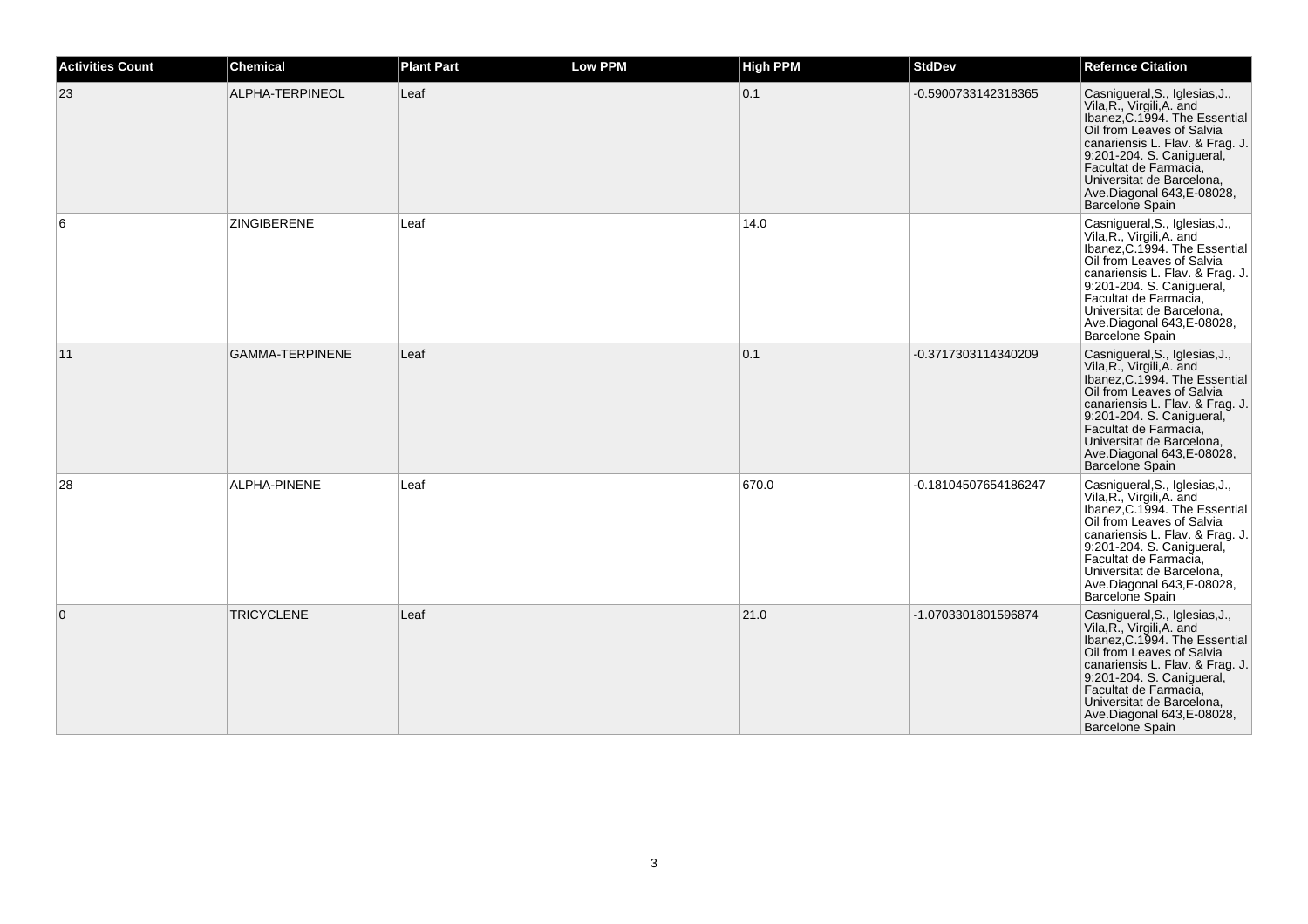| <b>Activities Count</b> | <b>Chemical</b>    | <b>Plant Part</b> | <b>Low PPM</b> | <b>High PPM</b> | <b>StdDev</b>        | <b>Refernce Citation</b>                                                                                                                                                                                                                                                                                |
|-------------------------|--------------------|-------------------|----------------|-----------------|----------------------|---------------------------------------------------------------------------------------------------------------------------------------------------------------------------------------------------------------------------------------------------------------------------------------------------------|
|                         | FENCHYL-ALCOHOL    | Leaf              |                | 0.1             | -0.9999999999999999  | Casnigueral, S., Iglesias, J.,<br>Vila, R., Virgili, A. and<br>Ibanez, C.1994. The Essential<br>Oil from Leaves of Salvia<br>canariensis L. Flav. & Frag. J.<br>9:201-204. S. Canigueral,<br>Facultat de Farmacia,<br>Universitat de Barcelona,<br>Ave.Diagonal 643, E-08028,<br>Barcelone Spain        |
| 11                      | ALPHA-PHELLANDRENE | Leaf              |                | 0.1             | -0.3142504728497459  | Casnigueral, S., Iglesias, J.,<br>Vila, R., Virgili, A. and<br>Ibanez, C.1994. The Essential<br>Oil from Leaves of Salvia<br>canariensis L. Flav. & Frag. J.<br>9:201-204. S. Canigueral,<br>Facultat de Farmacia,<br>Universitat de Barcelona,<br>Ave.Diagonal 643, E-08028,<br>Barcelone Spain        |
| 71                      | <b>THYMOL</b>      | Leaf              |                | 0.1             | -0.4199848234617584  | Casnigueral, S., Iglesias, J.,<br>Vila, R., Virgili, A. and<br>Ibanez, C.1994. The Essential<br>Oil from Leaves of Salvia<br>canariensis L. Flav. & Frag. J.<br>9:201-204. S. Canigueral,<br>Facultat de Farmacia,<br>Universitat de Barcelona,<br>Ave.Diagonal 643, E-08028,<br>Barcelone Spain        |
| $\overline{0}$          | EO                 | Leaf              |                | 7000.0          | -0.39890044792521095 | Casnigueral, S., Iglesias, J.,<br>Vila, R., Virgili, A. and<br>Ibanez, C.1994. The Essential<br>Oil from Leaves of Salvia<br>canariensis L. Flav. & Frag. J.<br>9:201-204. S. Canigueral,<br>Facultat de Farmacia,<br>Universitat de Barcelona,<br>Ave.Diagonal 643, E-08028,<br>Barcelone Spain        |
| $\overline{2}$          | CARNOSIC-ACID      | Flower            |                |                 |                      |                                                                                                                                                                                                                                                                                                         |
| $\overline{2}$          | ALPHA-HUMULENE     | Leaf              |                | 110.0           | -0.2812251797065425  | Casnigueral, S., Iglesias, J.,<br>Vila, R., Virgili, A. and<br>Ibanez, C.1994. The Essential<br>Oil from Leaves of Salvia<br>canariensis L. Flav. & Frag. J.<br>9:201-204. S. Canigueral,<br>Facultat de Farmacia,<br>Universitat de Barcelona,<br>Ave.Diagonal 643, E-08028,<br><b>Barcelone Spain</b> |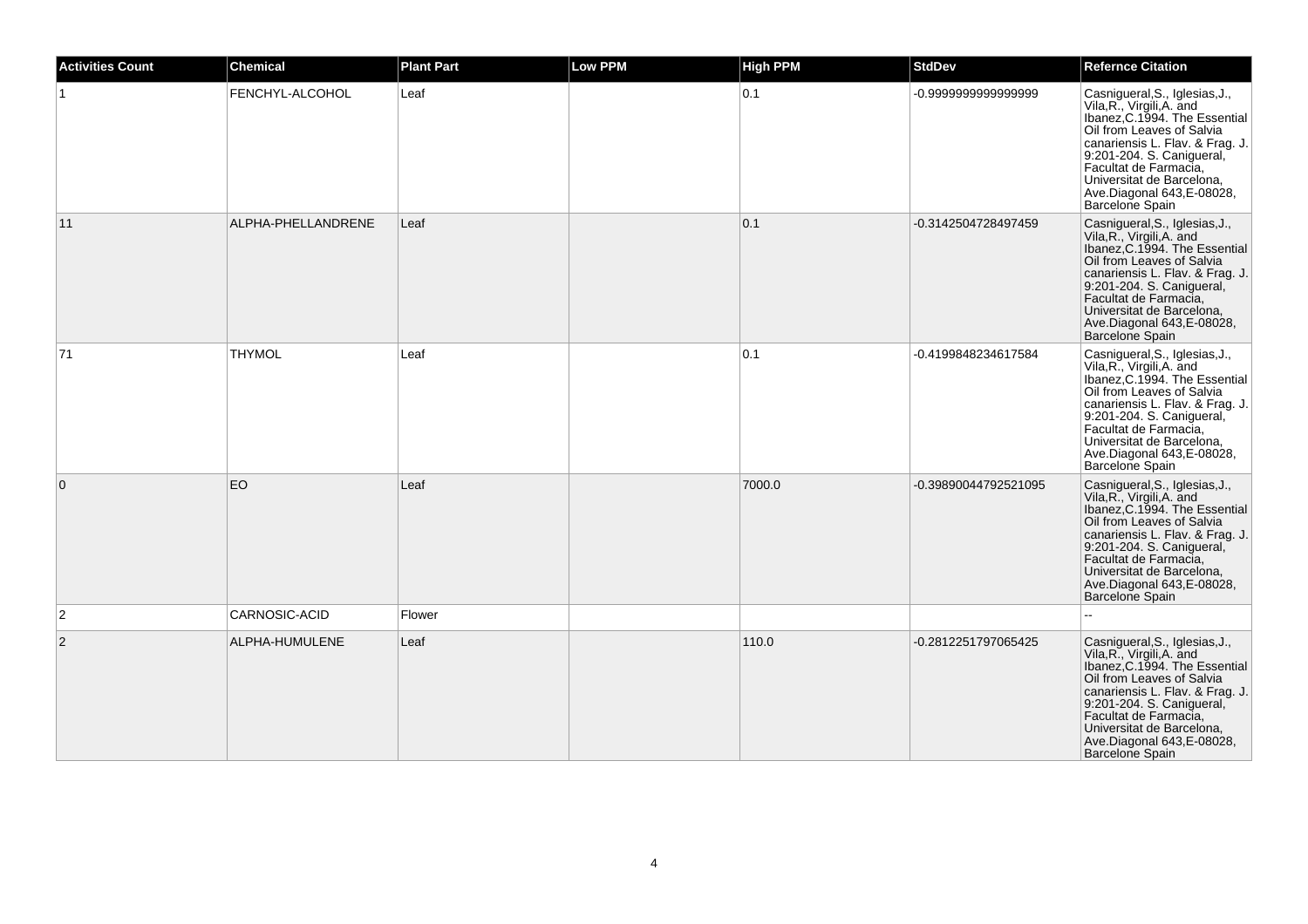| <b>Activities Count</b> | <b>Chemical</b>    | <b>Plant Part</b> | <b>Low PPM</b> | <b>High PPM</b> | <b>StdDev</b>        | <b>Refernce Citation</b>                                                                                                                                                                                                                                                                         |
|-------------------------|--------------------|-------------------|----------------|-----------------|----------------------|--------------------------------------------------------------------------------------------------------------------------------------------------------------------------------------------------------------------------------------------------------------------------------------------------|
| 9                       | <b>TERPINOLENE</b> | Leaf              |                | 0.1             | -0.23196719405081967 | Casnigueral, S., Iglesias, J.,<br>Vila, R., Virgili, A. and<br>Ibanez, C.1994. The Essential<br>Oil from Leaves of Salvia<br>canariensis L. Flav. & Frag. J.<br>9:201-204. S. Canigueral,<br>Facultat de Farmacia,<br>Universitat de Barcelona,<br>Ave.Diagonal 643, E-08028,<br>Barcelone Spain |
| $\overline{2}$          | DECANOL            | Leaf              |                | 0.1             |                      | Casnigueral, S., Iglesias, J.,<br>Vila, R., Virgili, A. and<br>Ibanez, C.1994. The Essential<br>Oil from Leaves of Salvia<br>canariensis L. Flav. & Frag. J.<br>9:201-204. S. Canigueral,<br>Facultat de Farmacia,<br>Universitat de Barcelona,<br>Ave.Diagonal 643, E-08028,<br>Barcelone Spain |
| 2                       | CARNOSIC-ACID      | Plant             |                | 603.0           |                      | Luis, J. G., Gonzalez, A. G.,<br>Andres, L. S., Mederos, S.<br>1992. Diterpenes from in<br>vitro-Grown Salvia<br>canariensis. Phytochemistry,<br>31(9): 3272-3273.                                                                                                                               |
| $\overline{0}$          | ALPHA-ELEMOL       | Leaf              |                | 0.1             |                      | Casnigueral, S., Iglesias, J.,<br>Vila, R., Virgili, A. and<br>Ibanez, C.1994. The Essential<br>Oil from Leaves of Salvia<br>canariensis L. Flav. & Frag. J.<br>9:201-204. S. Canigueral,<br>Facultat de Farmacia,<br>Universitat de Barcelona,<br>Ave.Diagonal 643, E-08028,<br>Barcelone Spain |
| 23                      | TERPINEN-4-OL      | Leaf              |                | 0.1             | -0.3402654257786595  | Casnigueral, S., Iglesias, J., Vila, R., Virgili, A. and<br>Ibanez, C.1994. The Essential<br>Oil from Leaves of Salvia<br>canariensis L. Flav. & Frag. J.<br>9:201-204. S. Canigueral,<br>Facultat de Farmacia,<br>Universitat de Barcelona,<br>Ave.Diagonal 643, E-08028,<br>Barcelone Spain    |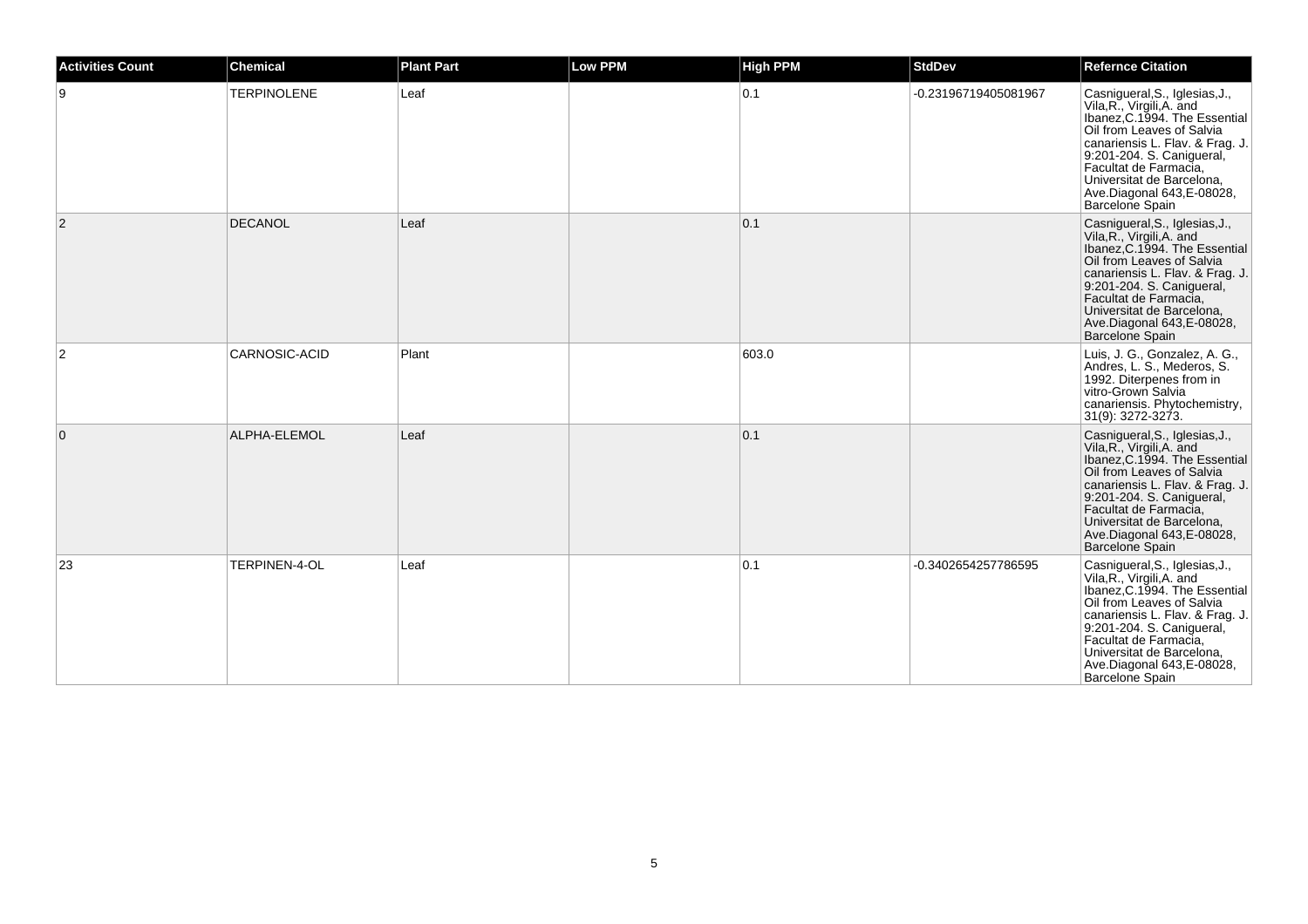| <b>Activities Count</b> | <b>Chemical</b>     | <b>Plant Part</b> | Low PPM | <b>High PPM</b> | <b>StdDev</b>        | <b>Refernce Citation</b>                                                                                                                                                                                                                                                                          |
|-------------------------|---------------------|-------------------|---------|-----------------|----------------------|---------------------------------------------------------------------------------------------------------------------------------------------------------------------------------------------------------------------------------------------------------------------------------------------------|
| 8                       | CARYOPHYLLENE-OXIDE | Leaf              |         | 28.0            | -0.33462797848255676 | Casnigueral, S., Iglesias, J.,<br>Vila, R., Virgili, A. and<br>Ibanez, C.1994. The Essential<br>Oil from Leaves of Salvia<br>canariensis L. Flav. & Frag. J.<br>9:201-204. S. Canigueral,<br>Facultat de Farmacia,<br>Universitat de Barcelona,<br>Ave.Diagonal 643, E-08028,<br>Barcelone Spain  |
| 2                       | CARNOSIC-ACID       | Shoot             |         | 1923.0          | 0.3139018330790559   | Savona, G., Bruno, M. 1983.<br><b>Terpenoids of Cultivated</b><br>Salvia canariensis. J. Natural<br>Products, 46(4): 593-594.                                                                                                                                                                     |
| $\overline{0}$          | ALLO-AROMADENDRENE  | Leaf              |         | 28.0            | -0.19595825375265477 | Casnigueral, S., Iglesias, J., Vila, R., Virgili, A. and<br>Ibanez, C.1994. The Essential<br>Oil from Leaves of Salvia<br>canariensis L. Flav. & Frag. J.<br>9:201-204. S. Canigueral,<br>Facultat de Farmacia,<br>Universitat de Barcelona,<br>Ave.Diagonal 643, E-08028,<br>Barcelone Spain     |
|                         | <b>SELINENE</b>     | Leaf              |         | 21.0            |                      | Casnigueral, S., Iglesias, J.,<br>Vila, R., Virgili, A. and<br>Ibanez, C.1994. The Essential<br>Oil from Leaves of Salvia<br>canariensis L. Flav. & Frag. J.<br>9:201-204. S. Canigueral,<br>Facultat de Farmacia,<br>Universitat de Barcelona,<br>Ave.Diagonal 643, E-08028,<br>Barcelone Spain  |
| 12                      | BORNYL-ACETATE      | Leaf              |         | 1205.0          | 0.24919067021408092  | Casnigueral, S., Iglesias, J.,<br>Vila, R., Virgili, A. and<br>Ibanez, C. 1994. The Essential<br>Oil from Leaves of Salvia<br>canariensis L. Flav. & Frag. J.<br>9:201-204. S. Canigueral,<br>Facultat de Farmacia,<br>Universitat de Barcelona.<br>Ave.Diagonal 643, E-08028,<br>Barcelone Spain |
| 20                      | CARNOSOL            | Flower            |         |                 |                      |                                                                                                                                                                                                                                                                                                   |